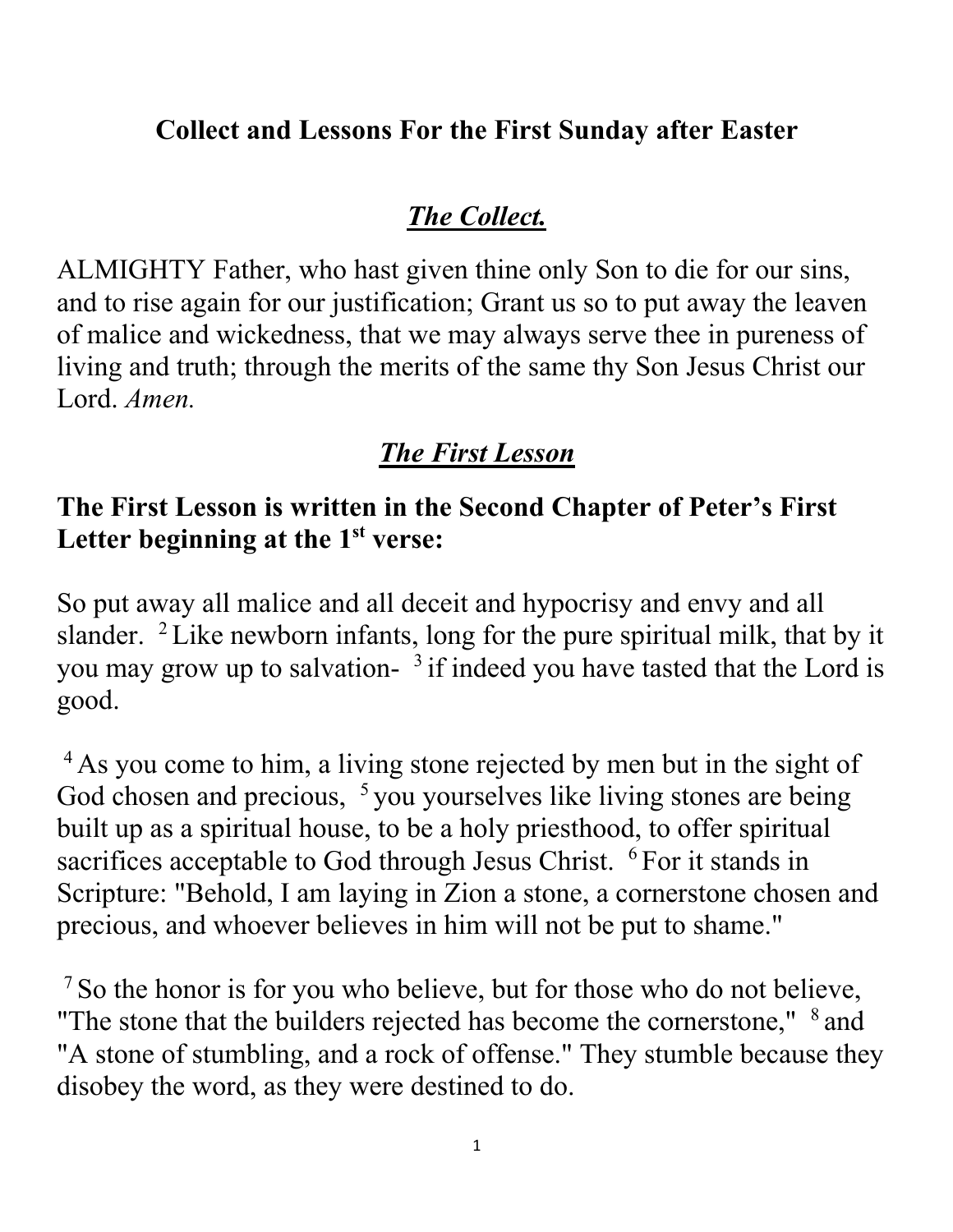<sup>9</sup> But you are a chosen race, a royal priesthood, a holy nation, a people for his own possession, that you may proclaim the excellencies of him who called you out of darkness into his marvelous light.

# **Psalm 111.** *Confitebor tibi.*

# **We will read Psalm 111 responsively by the half verse:**

1 I will give thanks unto the LORD with my whole heart, \* secretly among the faithful, and in the congregation.

# **2 The works of the LORD are great, \* sought out of all them that have pleasure therein.**

3 His work is worthy to be praised and had in honour, \* and his righteousness endureth for ever.

## **4 The merciful and gracious LORD hath so done his marvellous works, \* that they ought to be had in remembrance.**

5 He hath given meat unto them that fear him; \* he shall ever be mindful of his covenant.

# **6 He hath showed his people the power of his works, \* that he may give them the heritage of the heathen.**

7 The works of his hands are verity and judgment; \* all his commandments are true.

## **8 They stand fast for ever and ever, \* and are done in truth and equity**.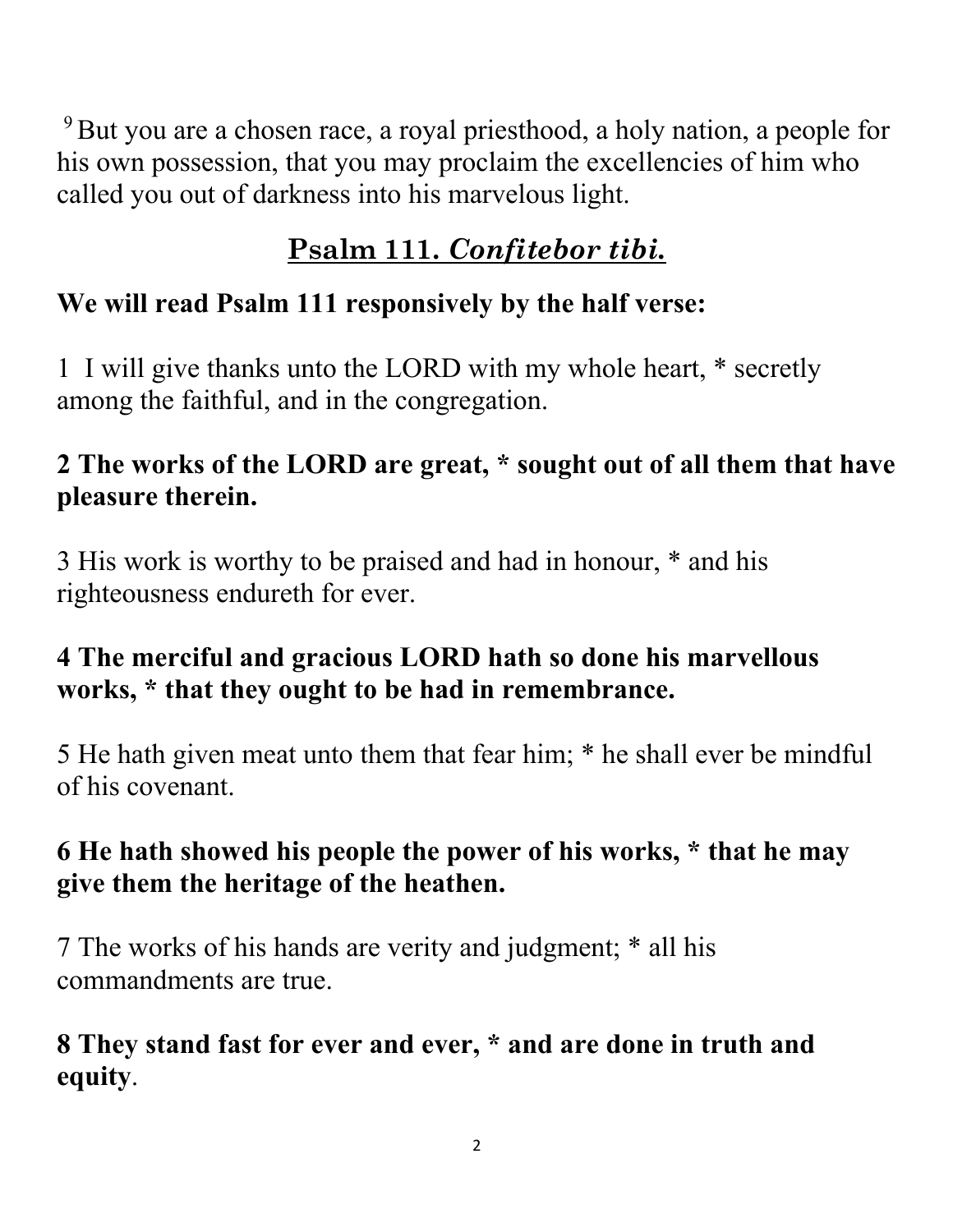9 He sent redemption unto his people; \* he hath commanded his covenant for ever; holy and reverend is his Name.

## **10 The fear of the LORD is the beginning of wisdom; \* a good understanding have all they that do thereafter; his praise endureth for ever.**

Glory be the Father and to the Son and to the Holy Ghost **As it was in the beginning is now and ever shall be, world without end, Amen.**

# *The Epistle*

## **The Second Lesson is written in the 5th Chapter of John's 1st Letter beginning at the 4th verse:**

 $4$  For whatsoever is born of God overcometh the world: and this is the victory that overcometh the world, even our faith.  $5$  Who is he that overcometh the world, but he that believeth that Jesus is the Son of God? <sup>6</sup> This is he that came by water and blood, even Jesus Christ; not by water only, but by water and blood. And it is the Spirit that beareth witness, because the Spirit is truth.

<sup>7</sup> For there are three that bear record in heaven, the Father, the Word, and the Holy Ghost: and these three are one. <sup>8</sup> And there are three that bear witness in earth, the Spirit, and the water, and the blood: and these three agree in one.

<sup>9</sup> If we receive the witness of men, the witness of God is greater: for this is the witness of God which he hath testified of his Son.  $10$  He that believeth on the Son of God hath the witness in himself: he that believeth not God hath made him a liar;